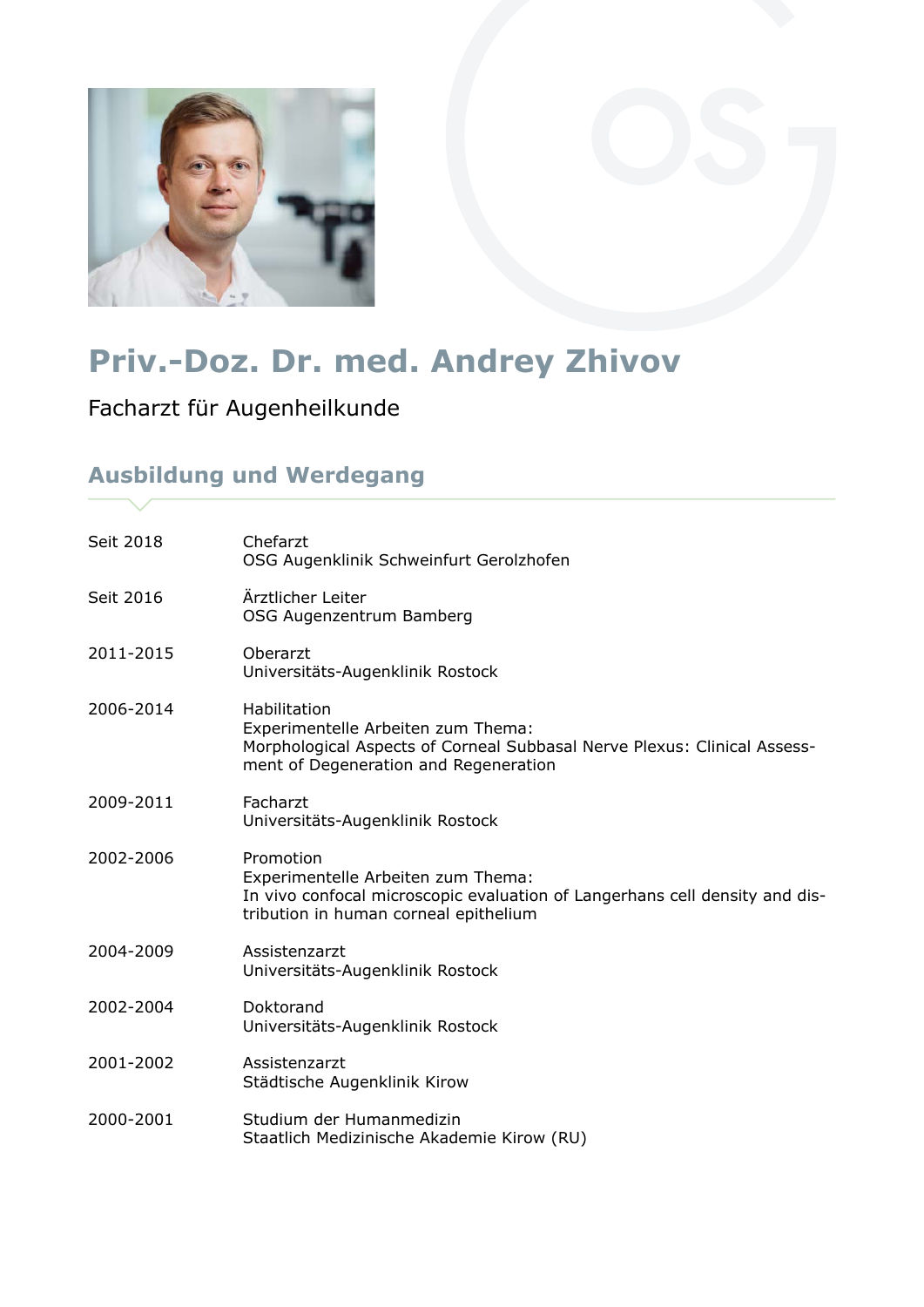## **Mitgliedschaften**

#### Wissenschaftliche Preise

- 1. Sicca-Forschungspreis 2007 des Ressorts Trockenes Auge im Berufsverband der Augenärzte Deutschlands, Deutsche Ophthalmologische Gesellschaft
- 2. Meyer-Schwickerath Preis 2010, Deutsche Diabetische Gesellschaft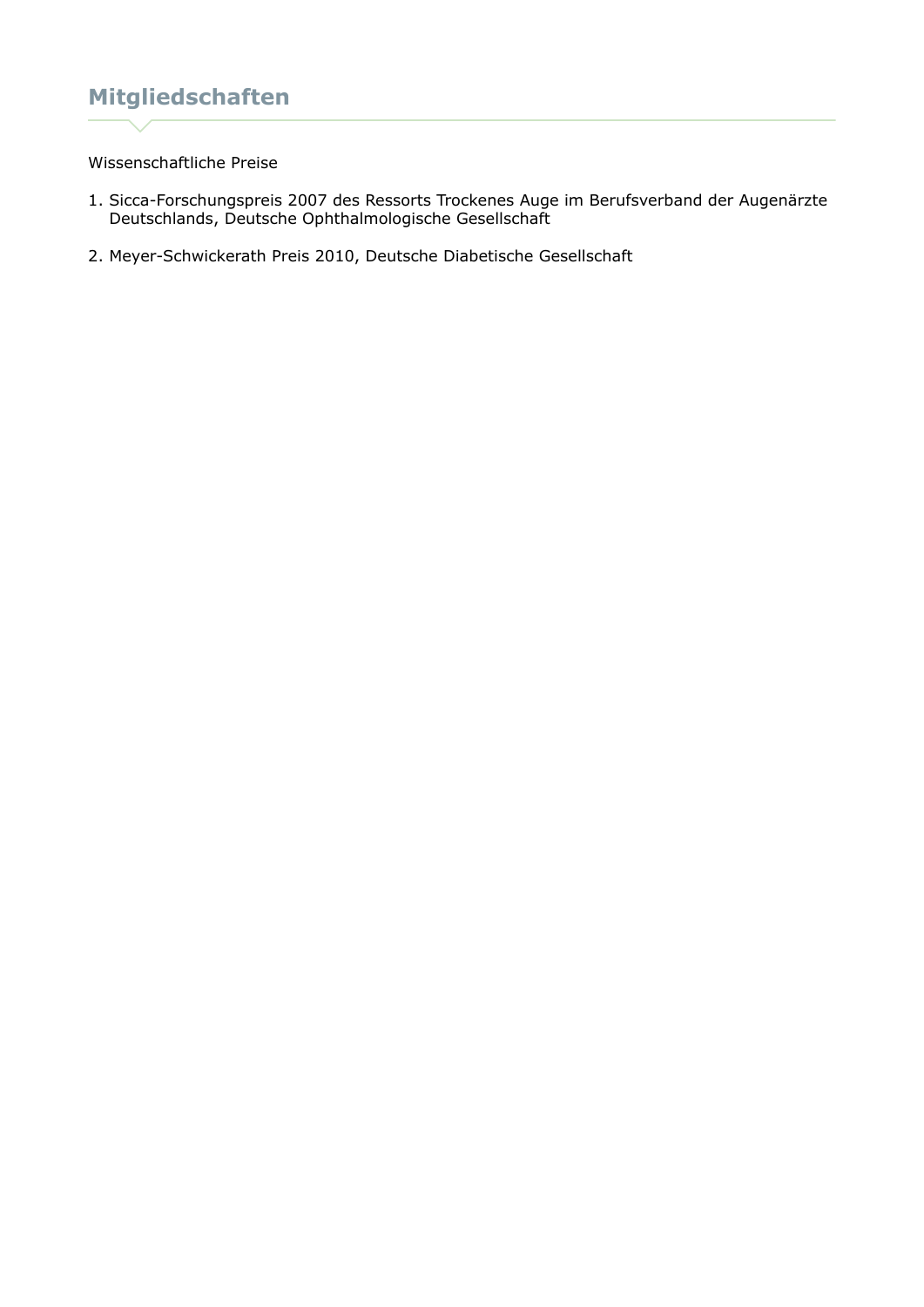#### **Publikationen**

1. Zhivov A, Stave J, Vollmar B, Guthoff R. In vivo confocal microscopic evaluation of Langerhans cell density and distribution in the normal human corneal epithelium. Graefes Arch Clin Exp Ophthalmol. 2005 Oct;243(10):1056-61.

2. Zhivov A, Stachs O, Kraak R, Stave J, Guthoff RF. In vivo confocal microscopy of the ocular surface. Ocul Surf. 2006 Apr;4(2):81-93. Review.

3. Zhivov A, Stave J, Vollmar B, Guthoff R In vivo confocal microscopic evaluation of Langerhans cell density and distribution in epithelium of healthy volunteers and contact lens wearers. Cornea, 2007 Jan;26(1):47-54.

4. Zhivov A, Stachs O, Kraak R, Guthoff R. [Cellular laser microscopy of corneal ulcer and infiltrate] Klin Monbl Augenheilkd. 2008 Jan;225(1):86-90.

5. Zhivov A, Beck R, Guthoff RF. Corneal and conjunctival findings after mitomycin C application in pterygium surgery: an in-vivo confocal microscopy study. Acta Ophthalmol. 2009 Mar;87(2):166-72.

6. Zhivov A, Stachs O, Stave J, Guthoff RF. In vivo three-dimensional confocal laser scanning microscopy of corneal surface and epithelium. Br J Ophthalmol. 2009 May;93(5):667-72.

7. Zhivov A, Guthoff R, Stachs O. [On-line mapping of corneal structures with in vivo laser scanning microscopy]. Klin Monbl Augenheilkd. 2009 Dec;226(12):980-3

8. Zhivov A, Kraak R, Bergter H, Kundt G, Beck R, Guthoff R Influence of benzalkonium chloride on Langerhans cells in corneal epithelium and development of dry eye in healthy volunteers. Curr Eye Res. 2010 Aug;35(8):762-9.

9. Zhivov A, Blum M, Guthoff R, Stachs O Real-time mapping of the subepithelial nerve plexus by in vivo confocal laser scanning microscopy Br J Ophthalmol. 2010 Sep;94(9):1133-5.

10. Zhivov A, Stachs O, Guthoff R In vivo confocal microscopy of the ocular surface: from bench to bedside and back again. Br J Ophthalmol. 2010 Dec;94(12):1557-8.

11. Zhivov A, Stachs O. Re: "Increased Langerhan cell density and corneal nerve damage in diabetic patients: Role of immune mechanisms in human diabetic neuropathy" by Tavakoli et al. Cont Lens Anterior Eye. 2011 Apr;34(2):98.

12. Allgeier S, Zhivov A (equally contribution), Eberle F, Koehler B, Maier S, Bretthauer G, Guthoff RF, Stachs O. Image reconstruction of the subbasal nerve plexus with in vivo confocal microscopy. Invest Ophthalmol Vis Sci. 2011 Mar 29. [Epub ahead of print].

13. Jacobi C, Zhivov A (equally contribution), Korbmacher J, Falke K, Guthoff R, Schlötzer-Schrehardt U, Cursiefen C, Kruse FE. Evidence of Endothelial Cell Migration After Descemet Membrane Endothelial Keratoplasty. Am J Ophthalmol. 2011 Jul 2. [Epub ahead of print]

14. Zhivov A, Winter K, Peschel S, Guthoff RF, Stachs O, Harder V, Schober HC, Koehler B. [Quantitative analysis of corneal subbasal nerve plexus with in vivo confocal laser scanning microscopy]. Klin Monbl Augenheilkd. 2011 Dec;228(12):1067-72

15. Zhivov A, Winter K, Hovakimyan M, Peschel S, Harder V, Schober HC, G. Kundt, S. Baltrusch, Guthoff RF, Stachs O. Imaging and quantification of subbasal nerve plexus in healthy volunteers and diabetic patients with or without retinopathy. PLoS One. 2013;8(1):e52157.

16. Zhivov A, Winter K, Peschel S, Stachs O, Wree A, Hildebrandt G, Guthoff RF. Changes in the micromorphology of the corneal subbasal nerve plexus in patients after plesiobrachytherapy. Radiat Oncol. 2013 Jun 7;8:136.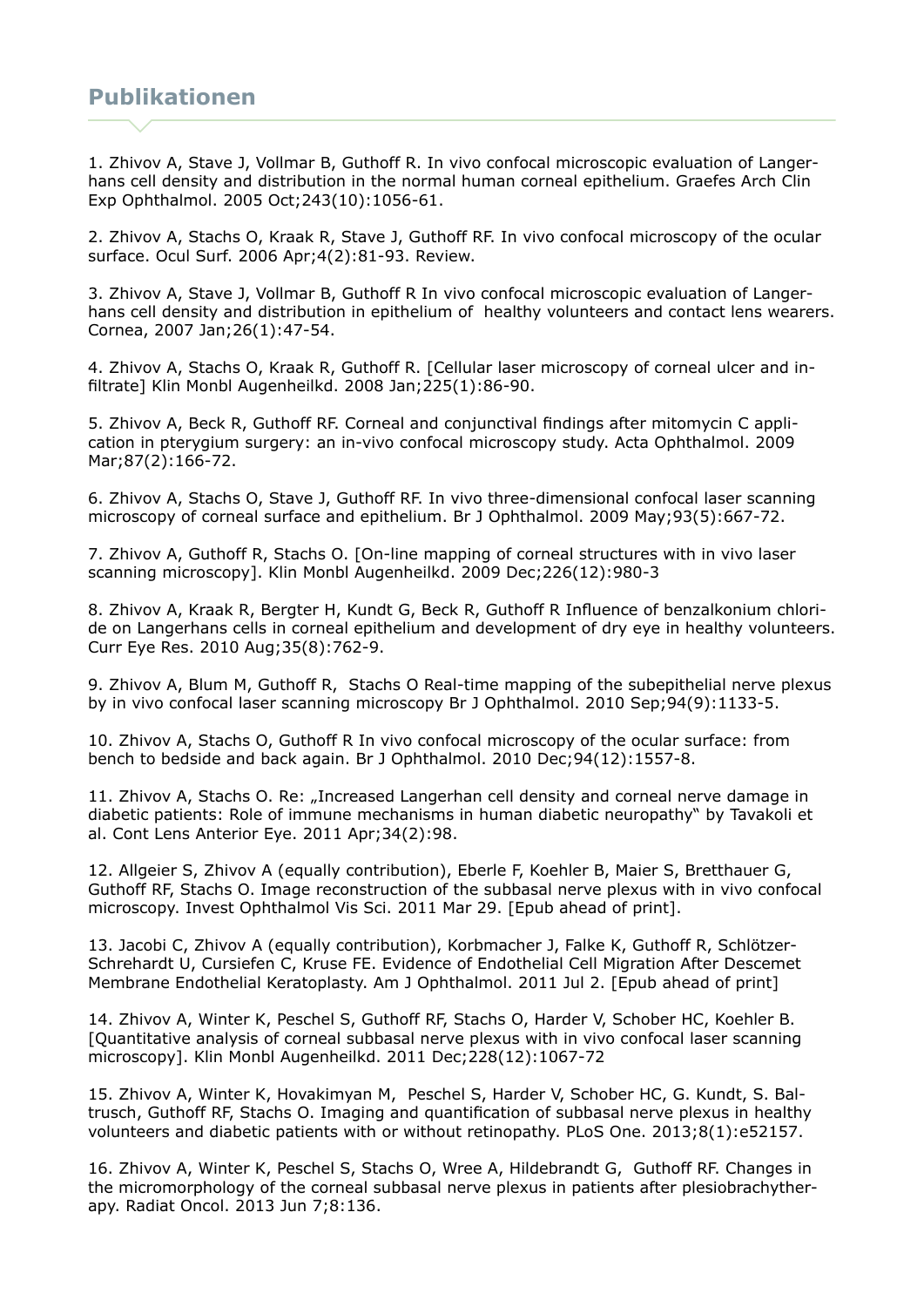17. Zhivov A, Peschel S, Schober HC, Stachs O, Baltrusch S, Bambi MT, Kilangalanga J, Winter K, Kundt G, Guthoff RF.Diabetic foot syndrome and corneal subbasal nerve plexus changes in congolese patients with type 2 diabetes. PLoS One. 2015 Mar 26;10(3):e0119842.

18. Bochert R, Zhivov A, Kraak R, Stave J, Guthoff RF. Contribution to comprehension of image formation in confocal microscopy of cornea with Rostock cornea module. Br J Ophthalmol. 2005 Oct;89(10):1351-5.

19. Stachs O, Zhivov A, Kraak R, Stave J, Guthoff R. In vivo three-dimensional confocal laser scanning microscopy of the epithelial nerve structure in the human cornea. Graefes Arch Clin Exp Ophthalmol. 2007 Apr;245(4):569-75

20. Erdelyi B, Kraak R, Zhivov A, Guthoff R, Nemeth J. In vivo confocal laser scanning microscopy of the cornea in dry eye. Graefes Arch Clin Exp Ophthalmol. 2007 Jan;245(1):39-44.

21. Stachs O, Knappe S, Zhivov A, Kraak R, Stave J, Guthoff RF. [Three-dimensional confocal laser scanning microscopy of the corneal nerve structure] Klin Monatsbl Augenheilkd. 2006 Jul;223(7):583- 8.

22. Guthoff RF, Zhivov A, Stachs O. In vivo confocal microscopy, an inner vision of the cornea - a major review. Clin Experiment Ophthalmol. 2009 Jan;37(1):100-17.

23. Falke K, Büttner A, Schittkowski M, Stachs O, Kraak R, Zhivov A, Rolfs A, Guthoff R. The microstructure of cornea verticillata in Fabry disease and amiodarone-induced keratopathy: a confocal laserscanning microscopy study. Graefes Arch Clin Exp Ophthalmol. 2009 Apr;247(4):523-34.

24. Stachs O, Zhivov A, Kraak R, Hovakimyan M, Wree A, Guthoff R. Structural-functional correlations of corneal innervation after LASIK and penetrating keratoplasty. J Refract Surg. 2010 Mar;26(3):159-67

25. Hovakimyan M, Guthoff R, Knappe S, Zhivov A, Wree A, Krüger A, Heisterkamp A, Stachs O.Shortterm corneal response to cross-linking in rabbit eyes assessed by in vivo confocal laser scanning microscopy and histology. Cornea. 2011 Feb;30(2):196-203.

26. Knappe S, Stachs O, Zhivov A, Hovakimyan M, Guthoff R. Results of confocal microscopy examinations after collagen cross-linking with riboflavin and UVA light in patients with progressive keratoconus. Ophthalmologica. 2011;225(2):95-104

27. Knop E, Knop N, Zhivov A, Kraak R, Korb DR, Blackie C, Greiner JV, Guthoff R. The lid wiper and muco-cutaneous junction anatomy of the human eyelid margins: an in vivo confocal and histological study.J Anat. 2011 Apr;218(4):449-61

28. Falke K, Zhivov A, Zimpfer A, Stachs O, Guthoff RF. [Diagnosis of Conjunctival Neoplastic Lesions by Confocal in-vivo Microscopy.] Klin Monbl Augenheilkd. 2012 Mar 2.

29. Köhler B, Allgeier S, Eberle F, Guthoff R, Maier S, Stachs O, Zhivov A, Ziegler D, Bretthauer G. [Image reconstruction of the corneal subbasal nerve plexus with extended field of view from focus image stacks of a confocal laser scanning microscope]. Klin Monbl Augenheilkd. 2011 Dec;228(12):1060-6.

30. Avgitidou G, Zhivov A, Heindl LM, Cursiefen C. [Pseudotumor of the cornea in childhood].Ophthalmologe. 2014 Nov;111(11):1077-9

31. Ziegler D, Papanas N, Zhivov A, Allgeier S, Winter K, Ziegler I, Brüggemann J, Strom A, Peschel S, Köhler B, Stachs O, Guthoff RF, Roden M; German Diabetes Study (GDS) Group. Early detection of nerve fiber loss by corneal confocal microscopy and skin biopsy in recently diagnosed type 2 diabetes. Diabetes. 2014 Jul;63(7):2454-63.

32. Villani E, Baudouin C, Efron N, Hamrah P, Kojima T, Patel SV, Pflugfelder SC, Zhivov A, Dogru M. In vivo confocal microscopy of the ocular surface: from bench to bedside. Curr Eye Res. 2014 Mar;39(3):213-31.

33. Röhlig M, Luboschik M, Kundt G, Stachs O, Peschel S, Zhivov A, Guthoff RF, Winter K, Schumann H. [Visual analysis for an early detection of diabetic neuropathy]. Klin Monbl Augenheilkd. 2014 Dec;231(12):1162-9.